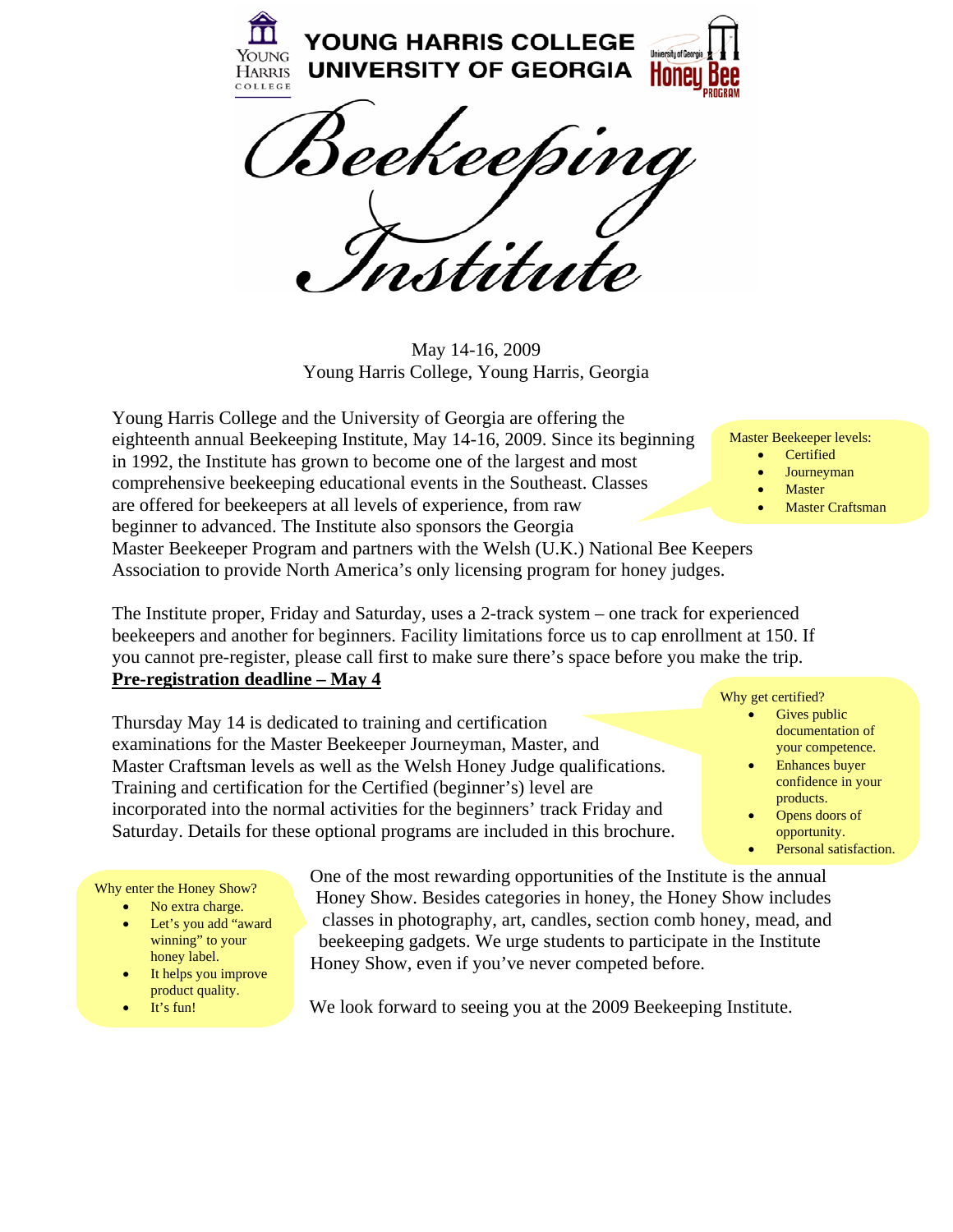**THURSDAY, May 14** is dedicated for those wishing to qualify for Journeyman, Master Beekeeper, Master Craftsman, or Welsh Honey Judge certifications. Master Craftsman audits and exam times by advance appointment.

|                                               |                                           | Morning Sessions (separate and synchronous)          |                                               |  |
|-----------------------------------------------|-------------------------------------------|------------------------------------------------------|-----------------------------------------------|--|
| 8:00                                          | Journeyman training lectures, 117         |                                                      | Master training lectures, 113                 |  |
| 9:45                                          | <b>Break</b>                              |                                                      |                                               |  |
| 10:15                                         | Journeyman training lectures, 117         |                                                      | Master training lectures, 113                 |  |
| 12:00                                         | Break for lunch                           |                                                      |                                               |  |
| Afternoon Sessions (separate and synchronous) |                                           |                                                      |                                               |  |
| $1:00-$<br>2:30                               | Journeyman practical<br>examinations, 117 | Welsh Honey Judge<br>training lectures, 109          | Master practical documentation<br>audits, 113 |  |
| $3:00-$<br>5:00                               | Journeyman written<br>examinations, 117   | Welsh Honey Judge<br>examinations and<br>audits, 109 | Master written examinations, 113              |  |

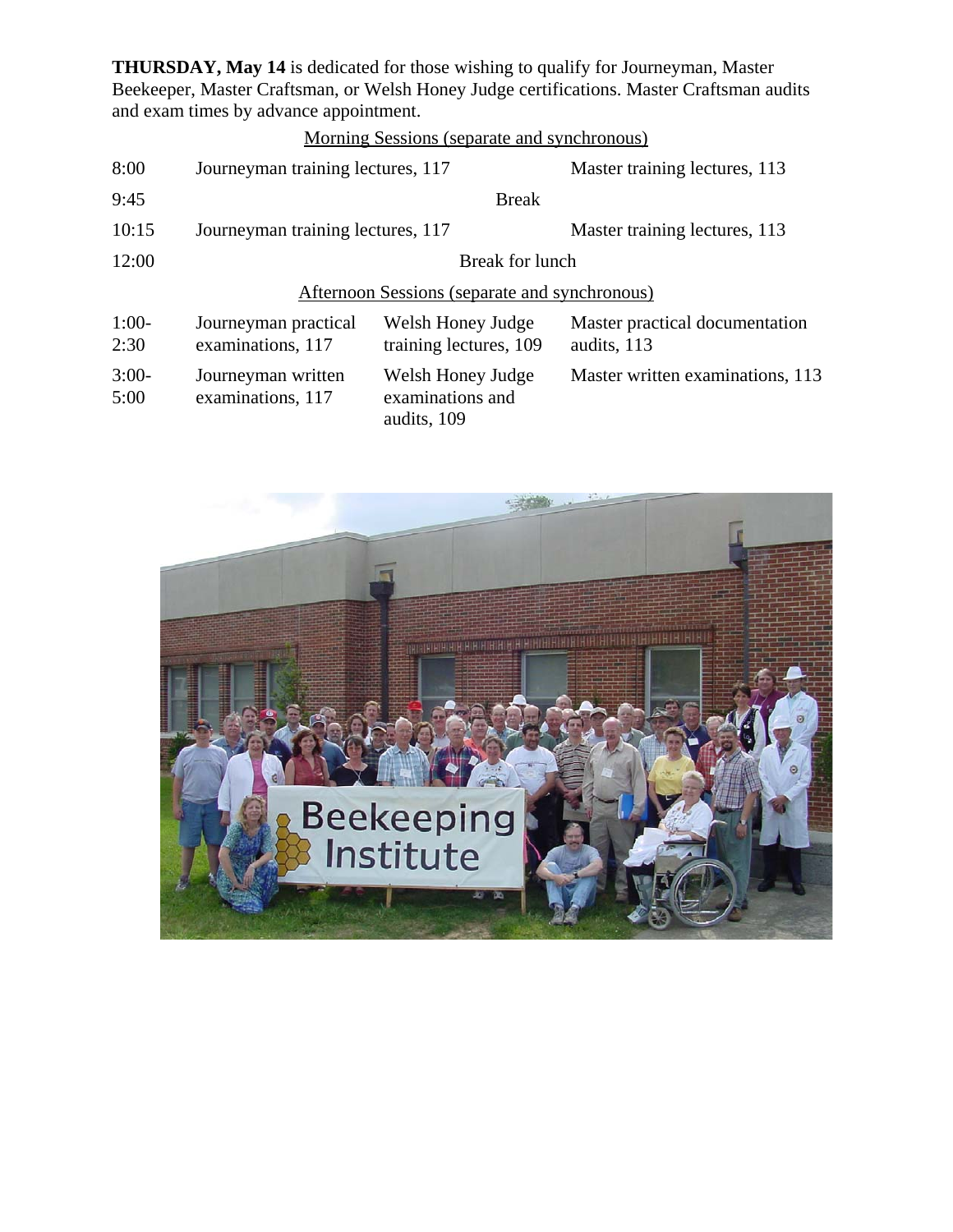Students are free to move to any lectures or workshops during the Institute. However, the Beginners' Track is tailored to the needs of the new beekeeper and for students who wish to sit for the optional Certified exams.

# **BEGINNERS' TRACK (OPTIONAL GMBP CERTIFIED LEVEL)**

#### **FRIDAY, MAY 15**

7:00 Registration begins, Maxwell Center Lobby

Lectures, Maxwell Center Planetarium

- 8:00 Honey Bee Biology *Greg Hunt*  8:45 Getting Started When You Know Nothing About Bees *Cindy Bee*
- 9:30 Break
- 10:00 Basic Beekeeping Equipment *Bill Owens*
- 10:45 Diseases and Pests *Maryann Frazier*
- 11:30 Non-infectious Disorders *Jennifer Berry*
- 12:00 Lunch, Honey Show entries due, 107

### Workshops and Room Numbers

| 1:00 | Diseases and Pests, 113, Maryann Frazier | Getting Started: Package Bees and Nucs, |
|------|------------------------------------------|-----------------------------------------|
|      |                                          | back parking lot, <i>Cindy Bee</i>      |

- 2:15 Equipment and Building Frames, 108, Honey Processing, 109, *Bill Owens Lonnie Funderburg*
- 3:30 Year-Round Management, back parking lot, Honey Bee Nutrition, 113, *Jennifer Berry Keith Fielder*
- 4:45 Certified written exam, 110
- 6:30 Cookout, announce newly-qualified Journeymen, Master Beekeepers, and Honey Show winners (included in registration)

#### **SATURDAY, MAY 16**

7:00 Registration begins, Maxwell Center Lobby

Workshops and Room Numbers

- 8:00-12:00 Certified level practical exam will be available during these hours. Assemble in the back hallway of Maxwell Center.
- 8:00 Diseases and Pests, 113, *Maryann Frazier* Getting Started: Package Bees and Nucs, back parking lot, *Cindy Bee*

## 9:15 Break

- 9:45 Equipment and Building Frames, 108, Honey Processing, 109, *Bill Owens Lonnie Funderburg*
- 11:00 Year-Round Management, back parking Honey Bee Nutrition, 113, *Brett Nolan* lot, *Keith Fielder*
- 12:00 Lunch

## Lectures, Maxwell Center Planetarium

| 1:00 | Honey Bee Breeding                                        | Greg Hunt          |
|------|-----------------------------------------------------------|--------------------|
| 1:45 | Honey Bee Health and Chemicals                            | Maryann Frazier    |
| 2:30 | Break                                                     |                    |
| 3:00 | The Importance of Honey Bee Pollination                   | Ohad Afik          |
| 3:45 | Honey Bee Robbing Behavior                                | <b>Brett Nolan</b> |
| 4:30 | Announce newly-qualified Certified Beekeepers and adjourn | Keith Delaplane    |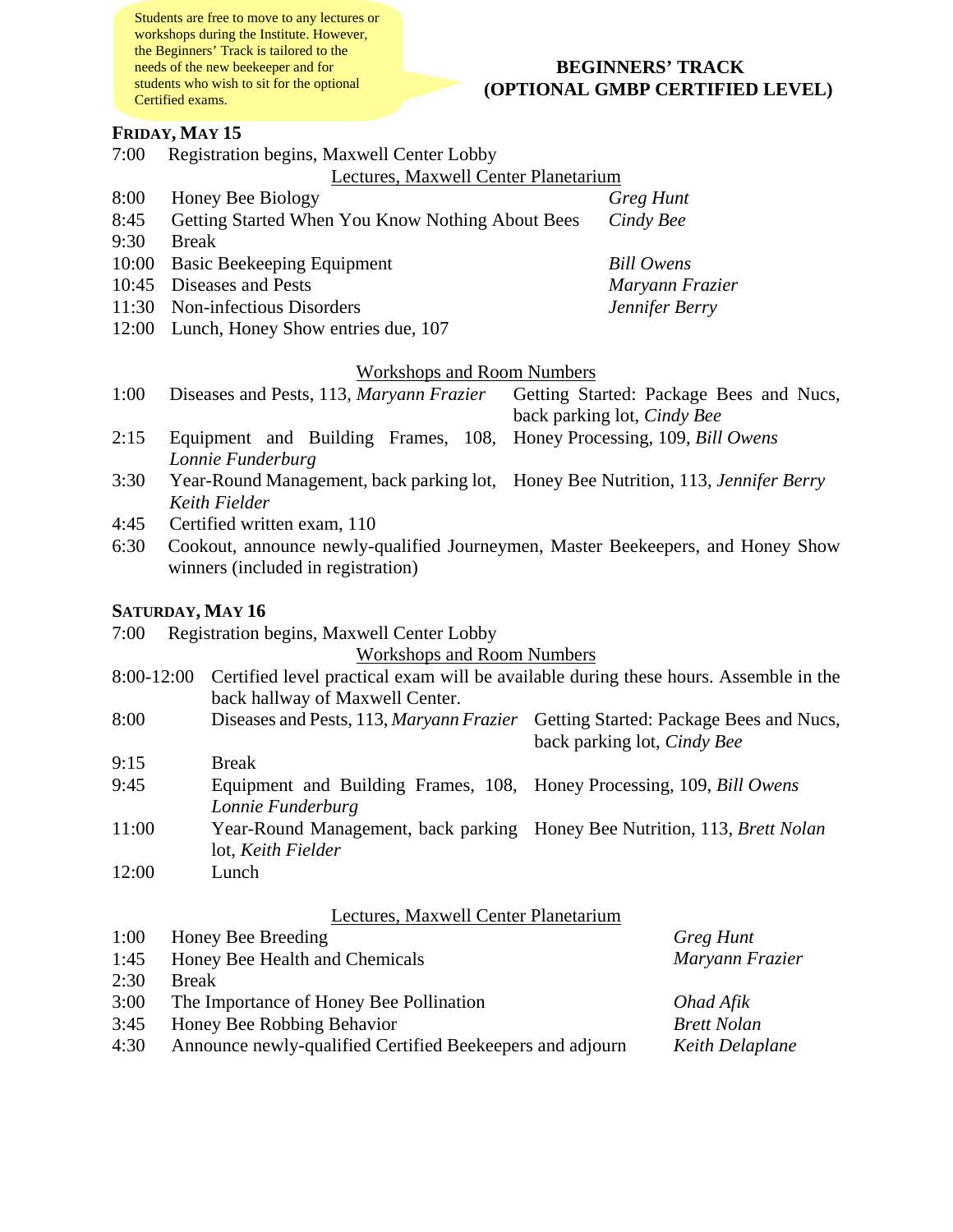### **EXPERIENCED TRACK**

#### **FRIDAY, MAY 15**

7:00 Registration begins, Maxwell Center Lobby

## Workshops and Room Numbers

- 8:00 Making Creamed Honey, 117, *Keith Fielder* Green Beekeeping, 113, *Virginia Webb*
- 9:15 Break
- 9:45 Nucs in Beekeeping, 117, *Jennifer Berry* Mead Making, 113, *Robert Brewer*
- 11:00 What's on your Mind? Open Q&A time, Pollen Analysis of Honey, 109, *Paul Arnold* 117, *Greg Hunt*
- 12:00 Lunch, Honey Show entries due, 107

#### Lectures, Maxwell Center Planetarium

- 1:00 Honey Bee Decline and Why it Matters *Keith Delaplane*  1:45 Bees and Flowers: a Lesson in Coevolution *Paul Arnold*  2:30 Break
- 3:00 Update on Small Hive Beetles *Brett Nolan*
- 3:45 Colony Collapse Disorder: New Toxicology *Maryann Frazier*
- 4:30 Colony Collapse Disorder: New Genetic Tools *Greg Hunt*
- 6:30 Cookout, announce newly-qualified Journeymen, Master Beekeepers, and Honey Show winners (included in registration)

#### **SATURDAY, MAY 16**

7:00 Registration begins, Maxwell Center Lobby

Lectures, Maxwell Center Planetarium

| 8:00  | Honey Bee Defense Behavior                   | Greg Hunt            |
|-------|----------------------------------------------|----------------------|
| 8:45  | Honey Bee Robbing Behavior                   | <b>Brett Nolan</b>   |
| 9:30  | <b>Break</b>                                 |                      |
|       | 10:00 Lessons from Beekeepers in Britain     | Keith Fielder        |
|       | 10:45 Update on Honey Bee Viruses and Nosema | Maryann Frazier      |
|       | 11:30 Medical Uses of Bee Hive Products      | <b>Robert Brewer</b> |
| 12:00 | Lunch                                        |                      |

#### Workshops and Room Numbers

| 1:00 | Making Creamed Honey, 117, Keith Green Beekeeping, 113, Virginia Webb |                                                                         |
|------|-----------------------------------------------------------------------|-------------------------------------------------------------------------|
|      | Fielder                                                               |                                                                         |
| 2:15 | Cell-Punch Queen Rearing Method, 117, Mead Making, 113, Robert Brewer |                                                                         |
|      | Wil Montgomery                                                        |                                                                         |
| 3:30 |                                                                       | What's on your Mind? Open Q&A time, Pollen Analysis of Honey, 109, Paul |
|      | 117, Greg Hunt                                                        | Arnold                                                                  |
| 4:30 | Adjourn, have a safe trip home                                        |                                                                         |
|      |                                                                       |                                                                         |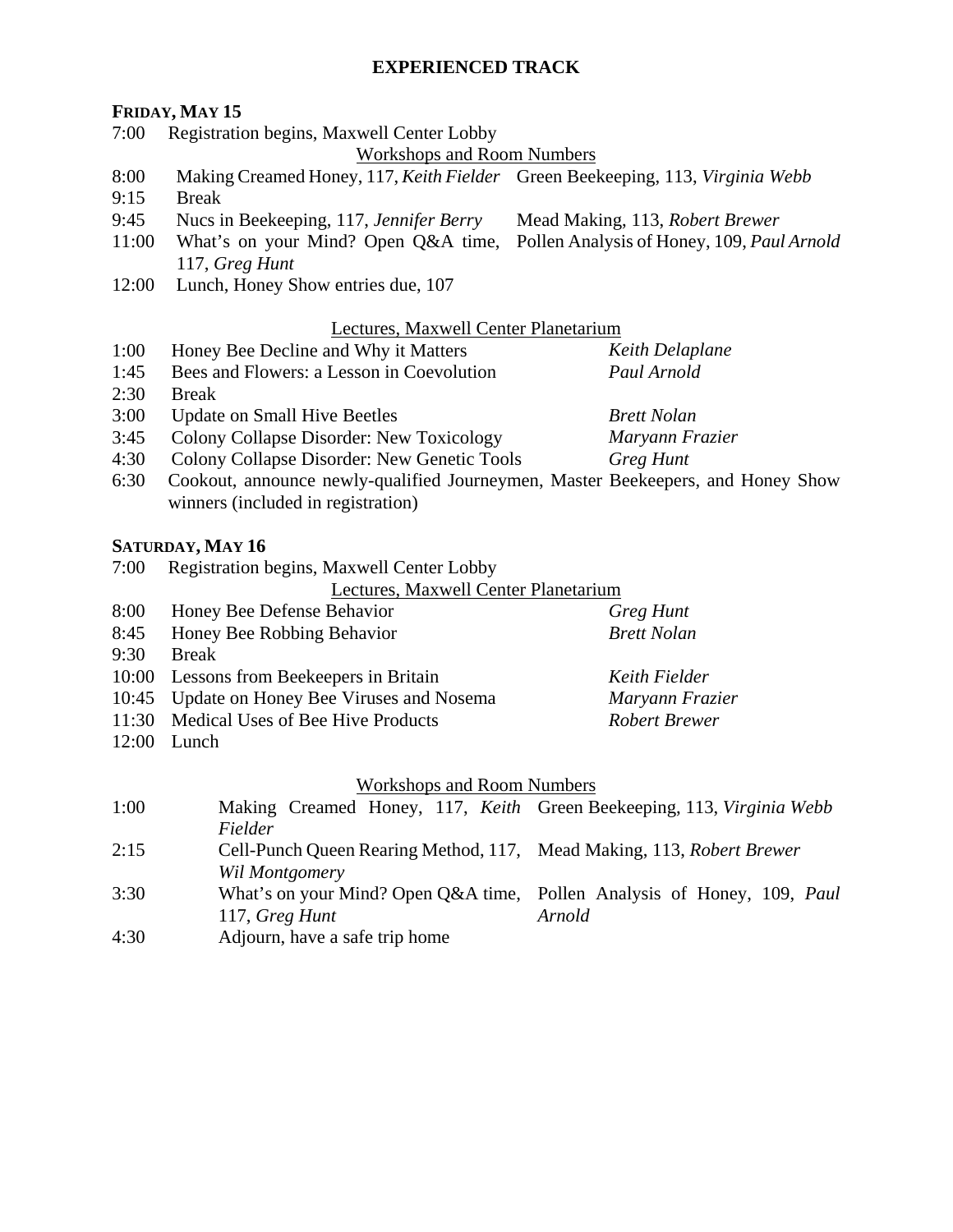# **STAFF AND COURSE INSTRUCTORS**

**Dr. Ohad Afik** is a post-doctoral scientist at the University of Georgia Honey Bee Lab. He completed his PhD at the Hebrew University of Jerusalem studying avocado pollination.

**Dr. Paul Arnold** is Professor of Biology at Young Harris College and co-founder and host of the Beekeeping Institute. A botanist, Paul brings to the Institute a special expertise in honey plants and their pollen.

**Cindy Bee** is owner/operator of a successful bee removal company in Marietta. She is an active member of the Metro Atlanta and Georgia Beekeepers Associations.

**Jennifer Berry** is Apicultural Research Coordinator and Apiary Manager at the University of Georgia and past President of the Eastern Apicultural Society. She is actively involved in all aspects of bee research and education at UGA.

**Robert Brewer** is Towns County Extension Director with the University of Georgia Cooperative Extension Service. Robert is a co-founder of the Beekeeping Institute and Coordinator of the Georgia Master Beekeeper program.

**Dr. Keith Delaplane** is Professor of Entomology at the University of Georgia, co-founder of the Beekeeping Institute, and author of *First Lessons in Beekeeping*. He has worked with honey bees for 34 years, and his research and extension work is focused on Varroa IPM and pollination.

**Keith Fielder** is Putnam County Extension Director with the University of Georgia Cooperative Extension Service. Keith is past-president of the Georgia Beekeepers Association and a leader in



state-wide beekeeping education initiatives.

**Guest Instructor, Maryann Frazier** is Extension Apiculture Specialist at Penn State University. She is involved in some of the latest research on how pesticides are contributing to Colony Collapse Disorder.

**Lonnie Funderburg** is a Georgia Master Beekeeper, 2-term president of

the Alabama Beekeepers Association, and editor of *Stinger*, newsletter of the Alabama Beekeepers Association.

**Charles Gwynn** is a MS graduate student in the UGA Honey Bee Lab.

**Guest Instructor, Dr. Greg Hunt** is Professor of Entomology at Purdue University and one of the leading names in the new science of honey bee genomics. Greg is a member of the team that mapped the honey bee genome.

**Jim Kenaston** is Program Administrator of the National Managed Pollinator CAP team and housed at the UGA Honey Bee Lab.

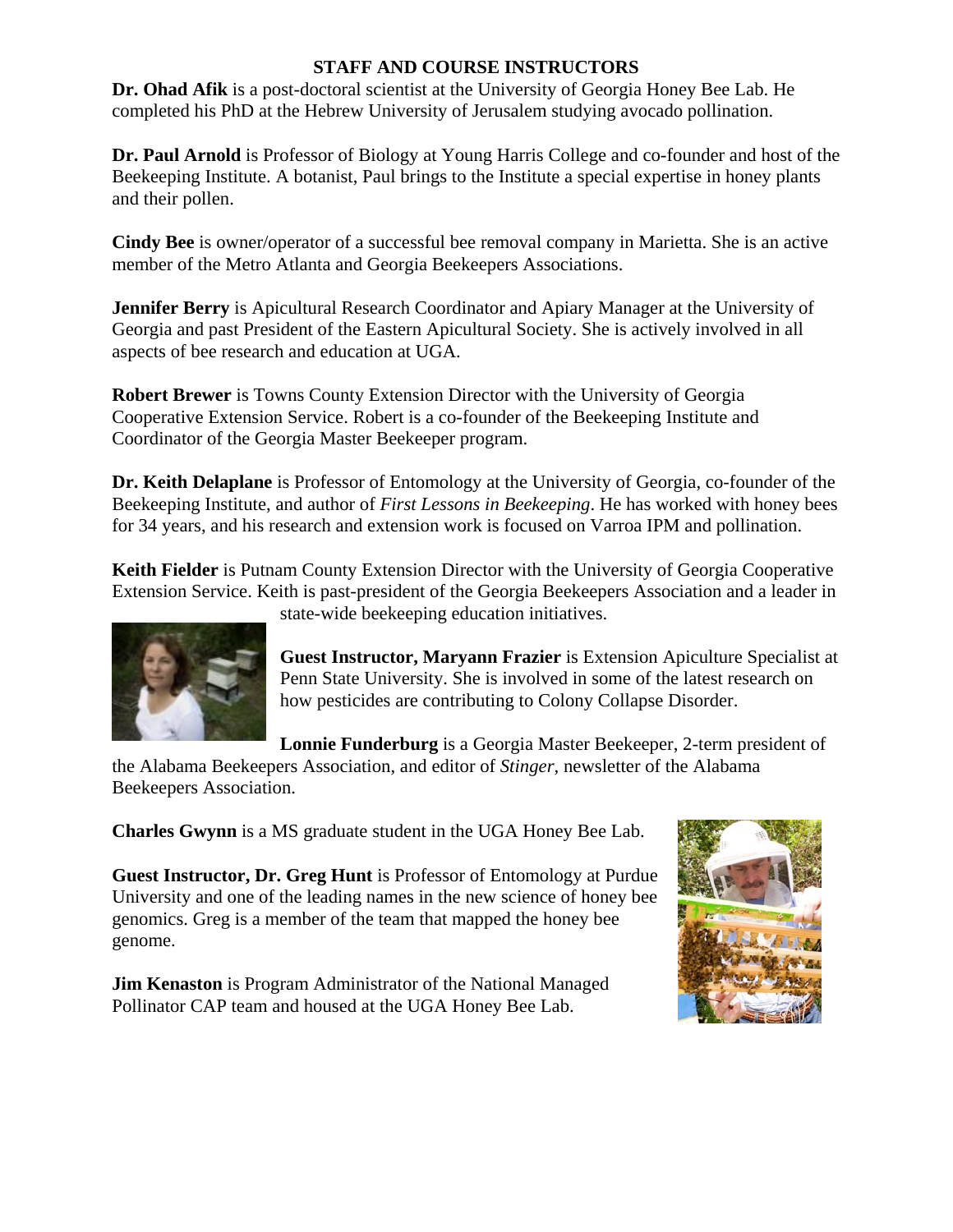**Kathryn Miller** a technical assistant at the UGA Honey Bee Lab and part-time mathematics instructor at the University of Georgia.

**Wil Montgomery** hails from Southside, Alabama and is a certified Georgia Master Beekeeper and long-time supporter of the YHC Institute.

**Bill Owens** has served as president of the Georgia and Eastern Piedmont Beekeeper Associations. Bill holds the grade of Master Craftsman, the highest level in the Georgia Master Beekeeper Program. He is involved in state-wide education initiatives to prepare emergency responders for Africanized bees.

**Virginia Webb** is a Georgia Master Beekeeper, officer of the American Beekeeping Federation, and known for her imagination and energy in all things to do with promoting beekeeping.

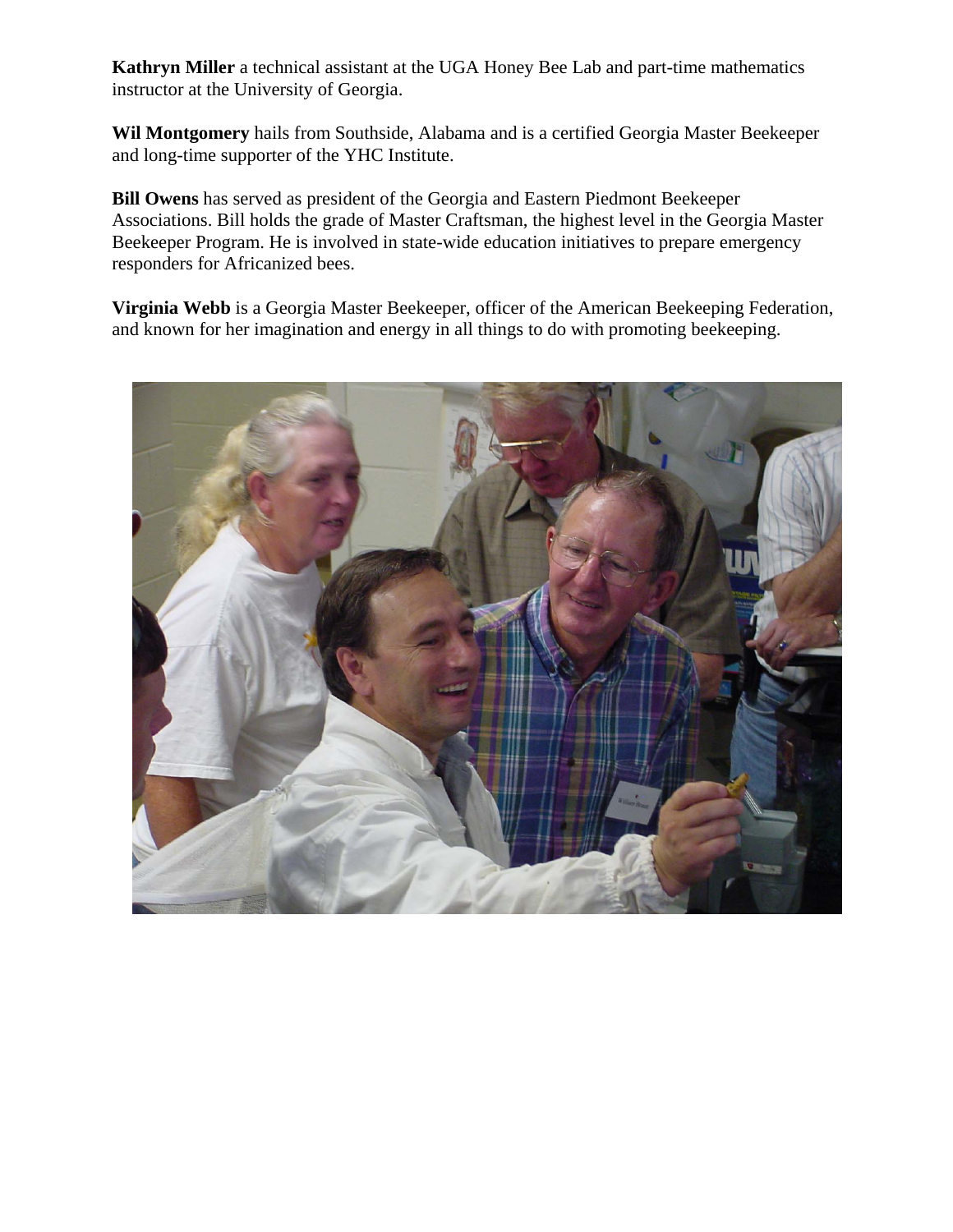## **GEORGIA MASTER BEEKEEPER PROGRAM**

In 2009 the Georgia Master Beekeeper Program (GMBP) is offering qualifications at the Certified, Journeyman, Master and Master Craftsman levels. Training and examinations for the Certified (entry) level are incorporated into the Beginner's Track on Friday and Saturday; the higher levels are covered on Thursday.

Applicants to any level are asked to check their intention on the registration form. Questions about the program may be addressed to GMBP director Robert Brewer at (706) 896-2024.

## **IMPORTANT INFORMATION**

Aspirants to all grades must meet advance requirements. Applicants at the Certified (entry) level must have had beekeeping experience prior to the Institute. Applicants for the higher grades must meet advance requirements detailed at

Hhttp://www.ent.uga.edu/bees/GMBP.htmH; bring all necessary documentation with you for scheduled audits. Exam questions are drawn from Institute lectures, lecture notes on the website, as well as other sources in the public domain; it is understood that applicants will bring to the exam a degree of independent and prior knowledge. The official reference text for the program is the 2007 edition of *First Lessons in Beekeeping*, Dadant & Sons. Other details about the Master Beekeeper program are available at the website

 $\overline{\phantom{a}}$ 

## **WELSH BEE KEEPERS ASSOCIATION CERTIFICATION**

The Welsh Bee Keepers Association has partnered with the YHC/UGA Beekeeping Institute to offer training and certification for honey show judges. This is the only partnership of its kind between the USA and United Kingdom. Entry-level students are given opportunity during the Institute to complete the first two of four requirements. The Welsh Honey Judge certification requires (1) attendance at the Thursday training, (2) documented experience as a YHC steward (judge's assistant), (3) documented experience as a YHC honey show judge, and (4) successful completion of the oral examination. For most aspirants this sequence requires two or more years. The oral examination is offered for those candidates meeting all other requirements. The purchase of an official judge's smock and hat is required of those candidates ready to take the exam, and certified judges, when serving as judge or steward, are expected to wear their official uniforms in respect of the high standards of professionalism the certification implies. Questions about the program may be addressed to Robert Brewer at (706) 896-2024.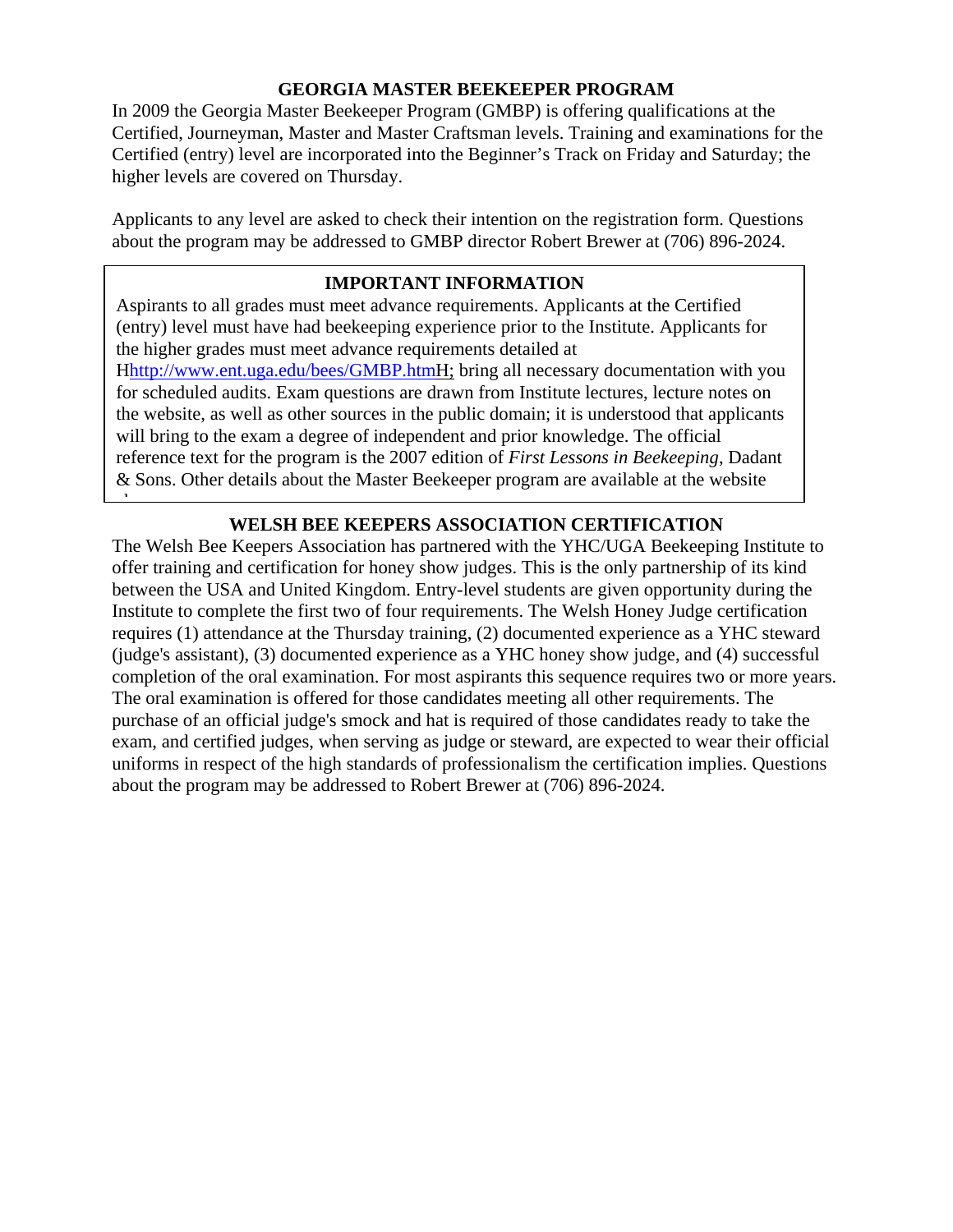## **HONEY SHOW**

- Only registered Institute participants may enter.
- Judges, stewards, and show officials are excluded from competition.
- Institute reserves the right to limit the number of entries on a first-come, first-admitted basis.
- There are thirteen show classes: (1) extracted honey light, (2) amber, (3) dark, (4) chunk honey, (5) black jar, (6) cut-comb, (7) creamed honey, (8) mead, (9) beeswax cake (a single molded piece of two pounds or more), (10) candle (poured or dipped, straight or ornamental), (11) original bee-related photography, (12) original bee-related art, and (13) beekeeping gadgets. Contestant may enter in any or all classes but may enter only once per class. The same honey cannot be entered in both the black jar class and another extracted honey class.
- All honey and beeswax entries must have been produced by the submitter and within the last 12 months. This restriction does not apply to entries in mead, photography, art, and gadgets.
- All entries for honey and candles must be submitted in triplicate: i.e., three matching jars of honey, three boxes of cut-comb, or three candles.
- Submit extracted honey in standard one-pound queenline jars; either plastic or glass is acceptable.
- Submit chunk honey in standard one-pound chunk honey jars with wide mouths and straight sides. Insert only one piece of comb in jar.
- The sole criterion in the black jar class is flavor. Your three-jar entry will be placed into black jars by staff.
- Beeswax entries must be pure beeswax.
- Art and photography must be presented in a self-standing frame, and each accompanied with a 3 x 5 card giving the title, artist, and brief "story" behind the piece.
- Do not label products in any way; an identifying code sticker will be assigned to your entry at registration.
- All entries must be submitted by 12:00 noon, Friday, May 15.
- Judging criteria are selected at the discretion of Judge, and decision of Judge is final.